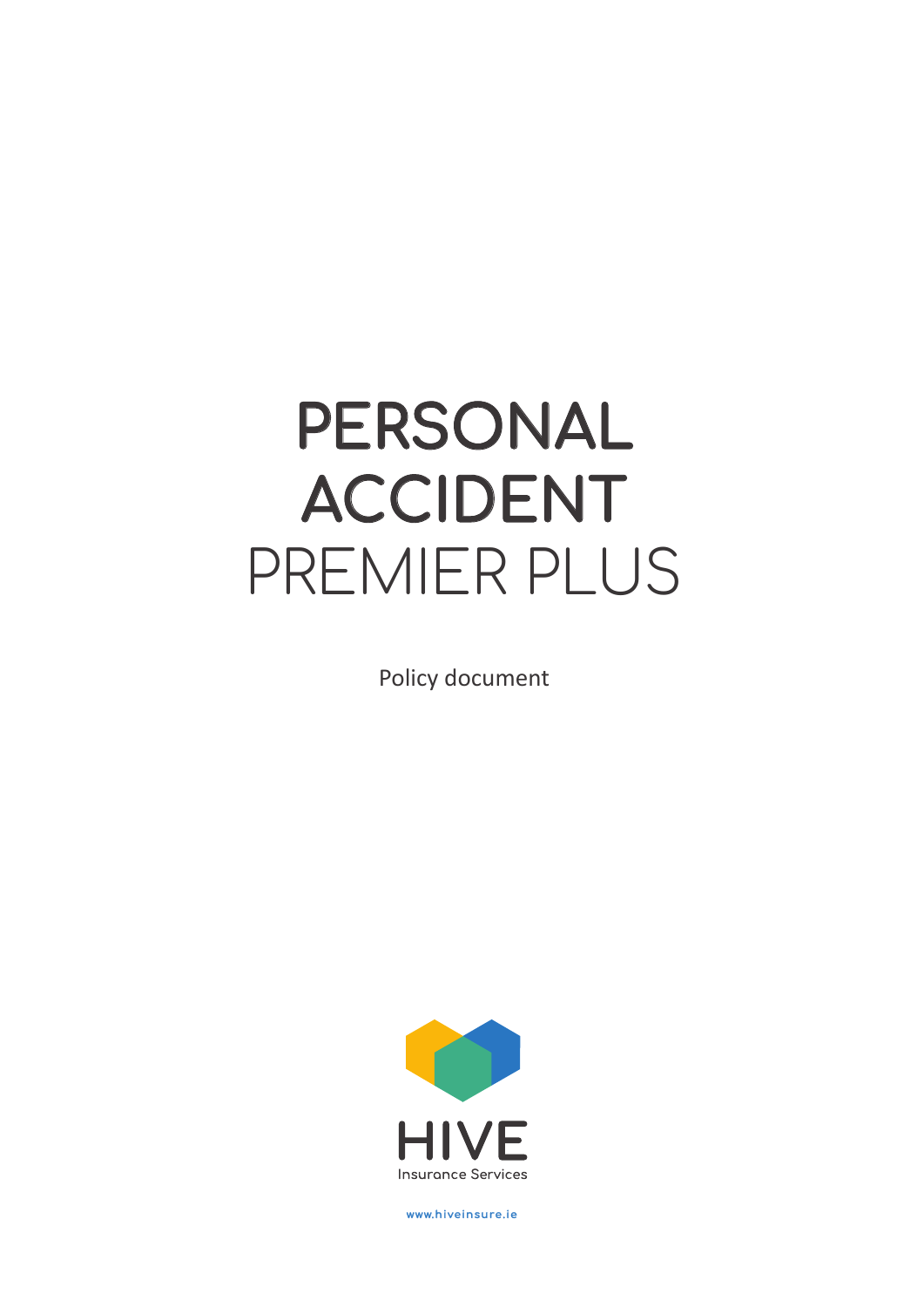## **PERSONAL ACCIDENT PLAN** PREMIER PLUS

### **WELCOME**

Thank you for choosing our Personal Accident Plan.

With our Personal Accident Plan you benefit from worldwide protection, 24 hours a day. Your policy could help meet your existing financial commitments, and any other additional expenses you might incur if you were to sustain a burn, permanent scarring or fracture caused by an accident.

Please keep this document in a safe place and take time to complete the important policy details below in case you ever need to contact us. We also urge you to read this document carefully to ensure you are aware of the full details of the cover provided. If there is anything you are not clear about, please call Hive Insurance Services on 074 9161868\*.

Once again thank you for choosing our Personal Accident Plan.

This plan is underwritten by Maiden Life Försäkrings AB (Maiden Life).

### **CONTENTS**

- 1 Are you eligible for cover?
- 2 What happens if you change your mind?
- 3 Words with special meanings
- 4 What you have to pay
- 5 The benefits you get
- 6 Maximum benefits and restrictions on benefits
- 7 What you are not covered for
- 8 When your protection ends
- 9 Can Maiden Life cancel or change the terms of my policy?
- 10 Changes in circumstance
- 11 What happens if any person (including you) covered under this policy leaves the Republic of Ireland?
- 12 Legal
- 13 Making a claim
- 14 Making a complaint
- 15 Data privacy

# **CONTACT OUR CLAIMS HELPLINE 01 623 8471\***

#### **POLICY DETAILS**

Please write your policy details in the spaces below; you'll find them in the schedule on the letter you received with this document. Then, keep your letter and policy together in a safe place, so you'll always know where to find them in the event that you need to contact us.

Policy Number:

Policy Start Date: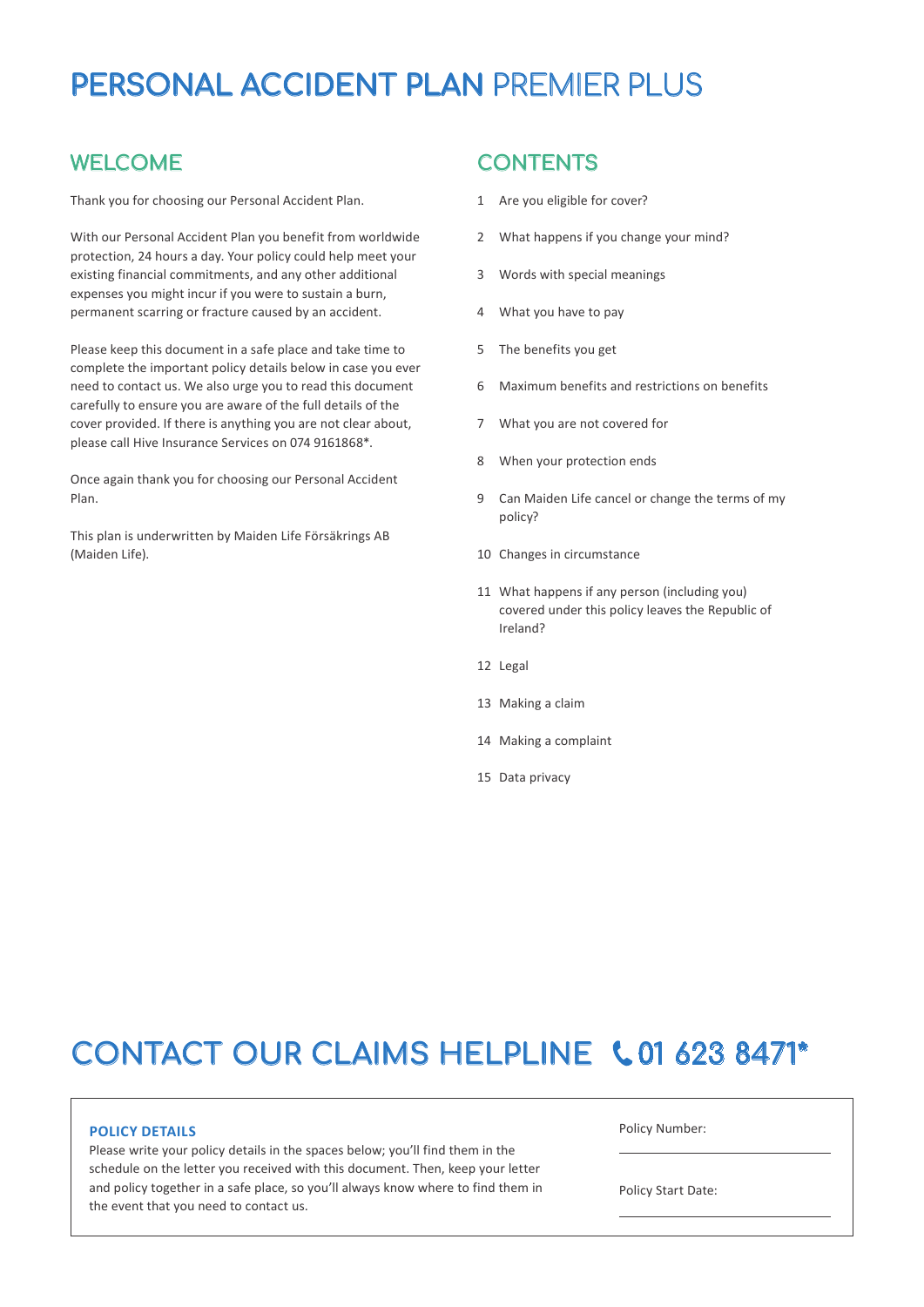The following pages contain the details of **your** policy and the contractual terms of **your** cover. These policy details are legally binding between **you** and Maiden Life.

The words listed in clause 3 have special meanings when they appear in this policy in bold text. It is very IMPORTANT that **you** refer to these special meanings when **you** read the policy as they will help **you** understand the cover. **We** have tried to make these meanings as understandable as possible. If there is anything that **you** do not understand from these meanings or if there is, at any time, anything else in this policy on which **you** would like to have more information, then please contact **our** helpline on 074 9161868\*.

The policy is underwritten by Maiden Life Försäkrings AB, Klarabergsviadukten 70, Box 70396, 107 24, Stockholm, Sweden and administered by Hive Insurance Services, Suite 211, 3013 Lake Drive, Citywest Business Campus, Dublin 24.

### **1 ARE YOU ELIGIBLE FOR COVER?**

It is important that **you** are eligible for the cover **you** have under the policy and that **you** remain so for the duration of the policy. To be eligible for cover under this policy, **you** must on the **start date** be:

- **I** resident in the Republic of Ireland; and
- › over 18 years of age and under 65 years of age.

If **you** have chosen **individual cover** and **partner cover**, **you** must on the **start date** meet the requirements above. In addition **your partner** must on the **start date** be:

- › living permanently with **you** in the same household in the Republic of Ireland; and
- › over 18 years of age and under 65 years of age.

Unless **your partner** is legally married to **you**, or is **your** legally registered civil **partner**, **your partner** must have lived with **you** for at least six consecutive months immediately before the **start date**.

If **you** have chosen **individual cover** and **children cover** or **family cover**, **you** and **your partner** (if applicable) must meet the requirements above. **Your child** is eligible for cover if he or she is:

- › under the age of 18 (or 23 years of age if in full time education); and
- › living permanently with **you** in the same household in the Republic of Ireland (including any **children** at boarding school, college or university who normally live with **you** outside term time).

Please note: **You** can only be covered under one of **our** Personal Accident Plans at any one time – see clause 6.6 for details.

### **2 WHAT HAPPENS IF YOU CHANGE YOUR MIND?**

**You** have the right to cancel **your** policy for a period of 30 days from the **start date** or the date **you** receive **your** policy documents if this is later. If **you** cancel in this period **you** will receive a full refund of any premium **you** have paid and **your** policy will be deemed to have been cancelled from the **start date** and **you** will not be entitled to make any claim under it.

After the initial 30 day period if **you** wish to cancel **your** policy, **you** may either write or call as explained below. If **you** simply stop paying any further premium when premiums are due **your** policy will end. Any premiums paid after the initial 30 day period are non-refundable.

If **you** wish to cancel **your** policy, **you** may either write to Personal Accident Plan Unit, Hive Insurance Services, Suite 211, 3013 Lake Drive, Citywest Business Campus, Dublin 24 or call the customer service helpline on 074 9161868\*

### **3 WORDS WITH SPECIAL MEANINGS**

The words listed below have the following special meanings when they appear in this policy in bold text with or without an initial capital letter:

**Accident/Accidental** – means a sudden and unforeseen event which happens by chance after the **start date** and results in **bodily injury** or **accidental death**.

**Accidental Death** – means death that occurs by way of an **accident** solely as a result of **bodily injury** and independently of any other cause.

**Anterior Cruciate Ligament Injury** – means a complete tear of the **anterior cruciate ligament** whereby the ligament has been split into two pieces and the knee joint is unstable.

**Bodily Injury** – means physical injury resulting from external violent and visible means. It does not include any sickness, disease, bacterial or viral infection (unless this is a direct result of an **accidental bodily injury**) naturally occurring condition or degenerative process.

**Burns and Permanent Scarring** – means third degree burns caused by an **accident** which involve damage or destruction of the skin to its full depth and damage to the tissue beneath, affecting more than 15% of the body.

**Child** – means **your** natural **child**, legally adopted or step **child** up to the age of 18 (or 23 years of age if in full time education). It does not include a foster **child**.

**Children** – has a corresponding meaning. There is no limit to the number of **children you** can cover under this policy.

**Children Cover** – means when this policy includes **your child** or **children** but not a **partner**.

**Claim Handler** – Davies Ireland is the trading name of Garywn Ireland Limited, company number 279634 having its registered office at Block 10B, Beckett Way, Park West Business Park, Nangor Road, Dublin 12, Ireland.

**Disability** – means a state of incapacity resulting solely from an **accident**.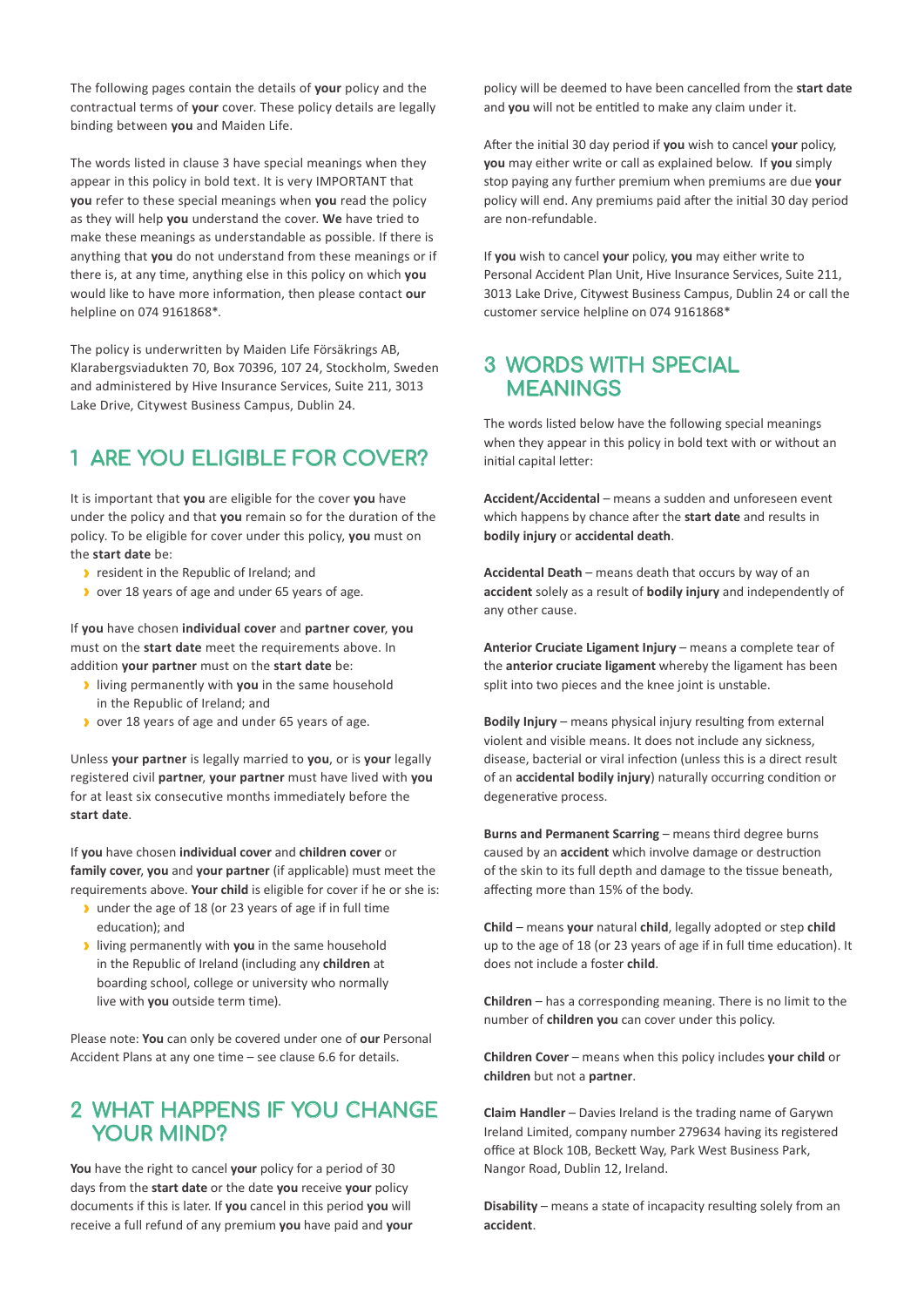**Doctor** – means a legally qualified medical practitioner, who is registered as a medical practitioner with the Irish Medical Organisation and entitled to practice as such in the Republic of Ireland. It does not include **you**, someone living in **your** household, a member of **your** immediate family or **your** partner.

**End Date** – means the date when the policy ends. **You** can find details in clause 8 of this policy.

**Family Cover** – means when this policy includes **you**, **your partner** and **your child** or **children**.

**Fare Paying Passenger** – means travelling with a valid ticket in a plane, ship, train or bus that is a licensed common carrier.

**Fracture** – means a breach in the continuity of the bone caused by an **accident** which is identified by an x-ray or in the case of a **fracture** which is unable to be x-rayed, by confirmation from a **doctor**.

**Hospital** – means a lawfully registered establishment providing medical and surgical treatment and 24-hour a day nursing care by registered nurses for ill or injured people. It does not include a convalescent, self-care or rest home, or a department in a **hospital** which has the role of a convalescent or nursing home.

**Hospitalisation** – means staying in a **hospital** for a continuous period of at least 24 hours to receive treatment or care on the advice of a legally qualified medical practitioner because of an **accident**.

**Individual Cover** – means the cover provided to **you** as an individual under this policy.

**Insurer** – means Maiden Life Försäkrings AB, registered in Sweden under number 516406-0468, whose registered office is at Klarabergsviadukten 70, Box 70396, 107 24, Stockholm, Sweden. Maiden Life is authorised in Ireland via the European Union Freedom of Services regime.

**Loss of Hearing or Speech** – means total, permanent and irrecoverable **loss of hearing** or **speech** caused by an **accident**.

**Loss of Sight** – means total, permanent and irrecoverable loss of sight caused by an **accident**, meaning that your vision is reduced to less than 3/60 on the Snellen Scale.

**Loss of Use of Limb(s)** – means total, permanent and irrecoverable loss of use or loss by physical separation of the affected limb at or above the wrist or ankle caused by an **accident**.

**Loss of Use of a Shoulder, Elbow, Wrist, Hip, Knee or Ankle** – means total, permanent and irrecoverable loss of movement of the affected joint caused by an **accident**.

**Loss of Use of a Thumb, Finger or Toe** – means total, permanent and irrecoverable loss of use or loss by physical separation of the entire thumb, finger or toe caused by an **accident**.

**Paraplegia** – means total permanent and irrecoverable paralysis

of the lower body including the legs caused by an **accident**. **Partner** – means **your** legally married spouse, or **your** legally registered civil **partner**, or a person who is living permanently with **you** as **your partner** in the same household and who must have lived with **you** for at least six months immediately before the **start date**.

**Partner Cover** – means when this policy includes **your partner** but not **your child** or **children**.

**Permanent Brain Damage** – means damage to the brain caused by an **accident** which medical evidence confirms will last for the rest of a person's life and which permanently stops him or her from doing any paid job for remuneration or profit which his or her experience, education or training reasonably qualifies him or her to do.

**Permanent Total Disability** – means total and permanent **disability** caused by an **accident** (other than **loss of sight, loss of speech, loss of hearing, loss of limb, loss of shoulder, elbow, hip, knee, thumb, wrist, ankle, finger** or **toe**) which medical evidence confirms will last for the rest of a person's life and which permanently stops him or her from doing any paid job for remuneration or profit which his or her experience, education or training reasonably qualifies him or her to do.

**Quadriplegia** – means total permanent and irrecoverable paralysis of all four limbs caused by an **accident**.

**Start Date** – is the date stated in the schedule.

**Terrorism** – means any act or acts, including (but not limited to):

- If the use of threat of force and/or violence; and
- › harm or damage to life or to property (or the threat of such harm or damage), harm or damage by nuclear and/or chemical and/or biological and/ or radiological means; caused or occasioned by any person(s), or group(s) or persons, or so claimed, in whole or in part, for political, religious, ideological or similar purposes.

**Resident of the Republic of Ireland** – means living permanently in the Republic of Ireland for at least 40 weeks in every 52 week period after the **start date**.

**War Risks** – means any **bodily injury** whatsoever resulting directly or indirectly from or in connection with any of the following, regardless of any other contributing cause or event: war, invasion, act of foreign enemy, civil war, rebellion, revolution, insurrection, civil commotion assuming the proportions of or amounting to an uprising, military or usurped power.

**We, Us, Our** – Maiden Life Försäkrings AB, registered in Sweden under number 516406-0468, whose registered office is at Klarabergsviadukten 70, Box 70396, 107 24, Stockholm, Sweden. Maiden Life is authorised in Ireland via the European Union Freedom of Services regime.

**You and Your** – means the person named in the schedule as the insured.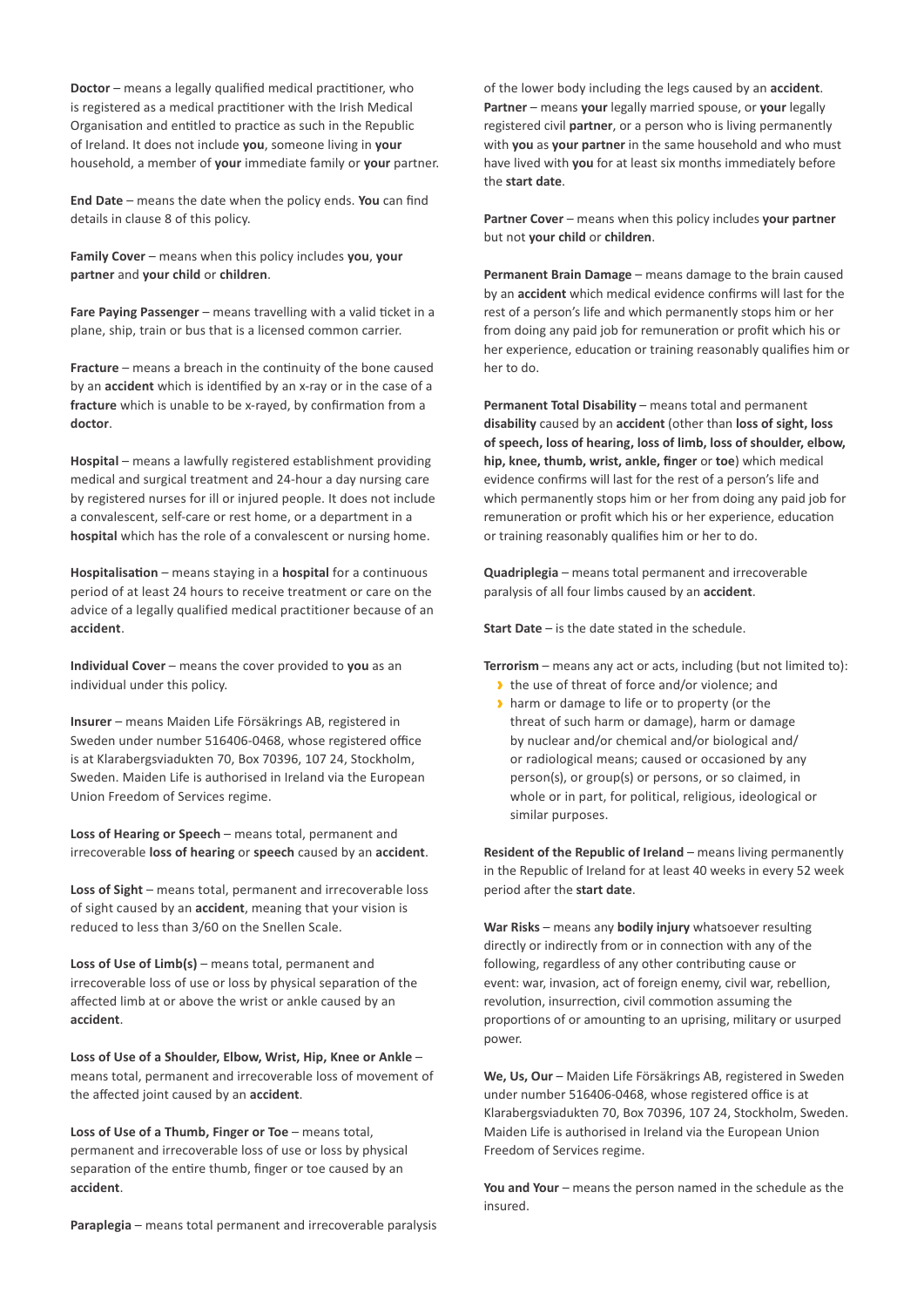### **4 WHAT YOU HAVE TO PAY**

#### **YOUR PREMIUM**

**Your** monthly premium is shown in **your** schedule and is payable monthly by Direct Debit.

It includes Insurance Premium Levy at the current rate. The rate of Insurance Premium Levy may change, in which case **we** will automatically adjust **your** premium. **Your** first premium will also include one-off payment of Stamp Duty which is levied on new insurance policies, as shown in **your** schedule.

### **5 THE BENEFITS YOU GET**

### **5.1 WHO WILL BENEFITS BE PAID TO?**

All benefits will be paid to **you** or in the event of **your accidental death** benefits will be paid to **your** legal personal representative.

#### **5.2 THE BENEFITS**

If any person covered under this policy has an **accident** after the **start date** and before the **end date** that results in a **bodily injury** or **accidental death** covered under this policy then **you** will be entitled to the appropriate benefit stated in the table of benefits.

The amount of benefit that **you** will receive will depend on the level of cover **you** have, and on the effect of the **bodily injury** caused by the **accident**. The initial level of cover **you** have is shown in **your** initial schedule; any subsequent updates to **your** level of cover will be confirmed by distribution of a new updated schedule. The effects of **bodily injury** covered under this policy are those shown in the following table of benefits.

### **5.3 THE BENEFIT FOR A CHILD**

If **you** have **children cover** or **family cover** the benefit payable for an **accident** happening to **your child** will be the appropriate benefit for the level of cover **you** have as shown in the table of benefits.

### **5.4 PERMANENT TOTAL DISABILITY, QUADRIPLEGIA OR PARAPLEGIA**

If **you** are claiming for **permanent total disability, quadriplegia, paraplegia** or **permanent brain damage** (Benefits 1.1, 1.2 , 4, 5 and 6), assessment of eligibility for the benefit (and any benefit arising) will be delayed for 12 months from the date **your** claim is received by **us** so that an independent **doctor** of **our** choice can assess **your** claim. However if it is shown by medical evidence that the **disability** is total and permanent, then **we** may pay a benefit before the end of the 12 months.

#### **5.5 HOSPITALISATION**

The daily benefit rate shown in the table of benefits (Benefit 13):

- › is for each complete 24 hour period in **hospital**;
- › excludes the first 24 hours in **hospital** for any one **accident**;
- › is subject to a maximum of 45 days in **hospital** for each **accident**.

A single lump sum payment benefit (Benefit 14) will be made in addition to the daily **hospitalisation** benefit after 14 continuous days in **hospital**. Only one lump sum payment will be paid for the same **accident**.

### **6 MAXIMUM BENEFITS AND RESTRICTIONS ON BENEFITS**

#### **6.1 MAXIMUM BENEFITS**

#### **6.1.1 IF YOU HAVE INDIVIDUAL COVER ALONE**

The maximum total benefit which **we** will pay for all claims during the life of this policy is a sum equal to the **loss of sight in both eyes benefit** (Benefit 2) in the table of benefits relevant to the level of cover **you** have taken out (i.e. Bronze, Silver or Gold). When this limit has been reached, **we** will not pay any further benefit and the policy will end (see clause 8).

In the event of a claim by **you** under Benefit 1 any other sums paid to **you** or due to be paid to **you** under this policy before **your** claim will be deducted from the amount due to **you** under Benefit 1.

### **6.1.2 IF YOU HAVE INDIVIDUAL COVER AND PARTNER COVER, INDIVIDUAL COVER AND CHILDREN COVER OR FAMILY COVER**

The maximum sum **we** will pay in respect of each person covered under this policy is a sum equal to the **loss of sight** in both eyes benefit. When this limit has been reached, **we** will not pay any further benefit in respect of that person, and cover under this policy will end for that person. Subject to clause 6.1.1, cover will continue for any other person covered under the policy who has not reached this maximum limit. The maximum total benefit **we** will pay for all claims for all insured persons during the life of this policy is a sum equal to twice the **loss of sight** in both eyes benefit. When this limit has been reached, **we** will not pay any further benefit under this cover, and the policy will end (see clause 8).

### **6.1.3 WHERE DEATH FOLLOWS WITHIN 12 MONTHS OF AN ACCIDENT**

If **we** have paid an earlier benefit under Benefits 7-14 and the person who has suffered the **accident** then dies within 12 months as a result of the same **accident**, **we** will reduce the sum **we** pay for **accidental death** by the amount of any earlier payment for that **accident**.

### **6.1.4 WHERE WE HAVE PAID AN EARLIER BENEFIT OR YOU ARE CLAIMING FOR MULTIPLE BENEFITS**

Where **we** have made payment under Benefit 12, the amount payable under Benefit 1, 3, 4, 5, and 8 in respect of any subsequent **bodily injury** to the same limb will be reduced by the amount(s) already paid. If **you** have claimed benefit for **loss of use of limb(s)** (Benefit 3, 4, 5 and 8) then **we** will not pay benefit for loss of use of other parts of that limb (Benefit 12). If **you** claim benefit for loss of use of more than one part of a limb (Benefit 12) then the total amount **we** will pay for all parts of one limb will not exceed the benefit payable for loss of use of the whole limb (Benefit 3, 4, 5 and 8).

Where **we** have made payment under Benefits 7-15,17 or 18,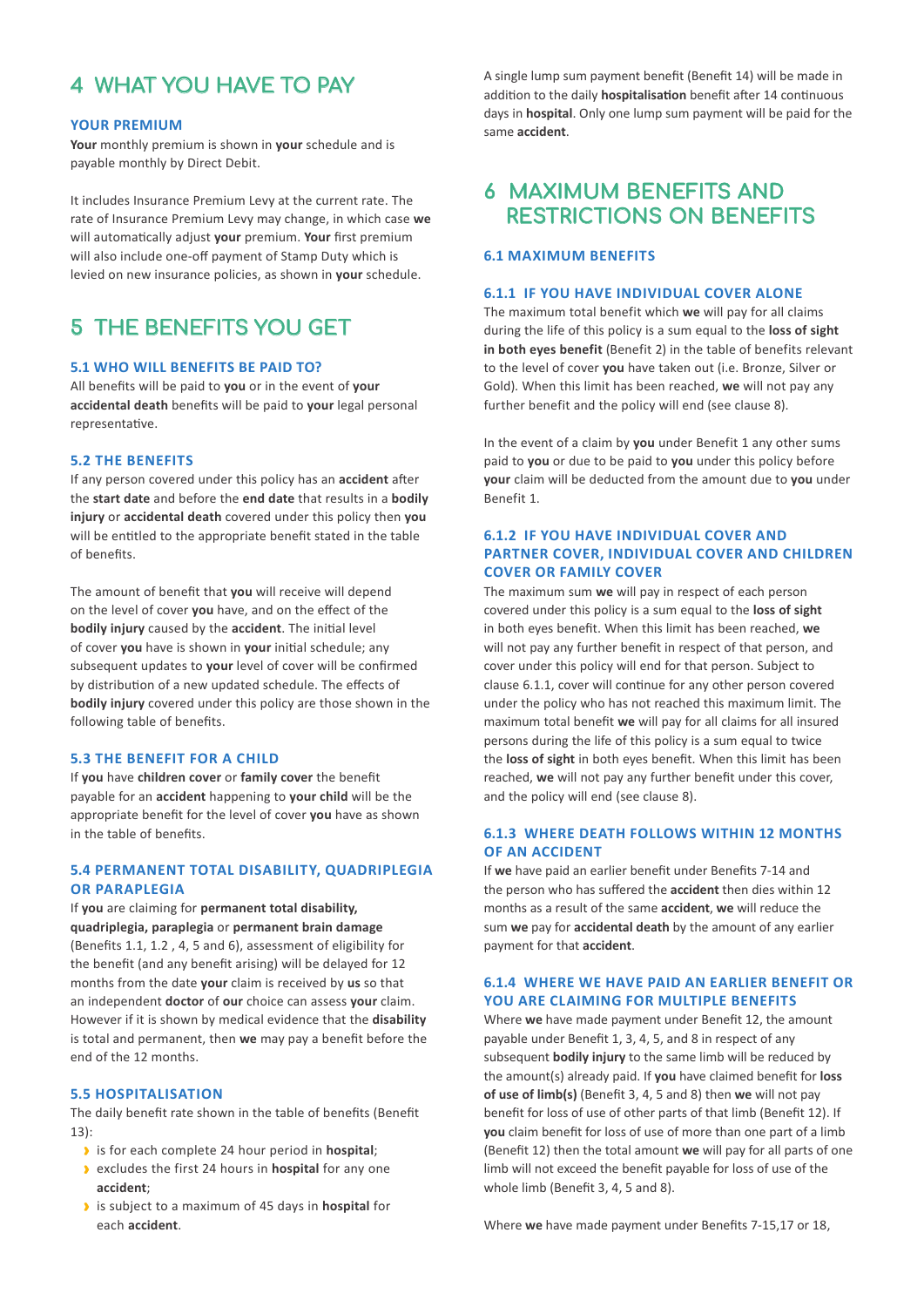| <b>TABLE OF BENEFITS</b> |                                                                                                                                                                                                                                                                                                                                                                               | <b>Bronze</b>                         |                                | Silver                                 |                                     | Gold                                   |                                  |
|--------------------------|-------------------------------------------------------------------------------------------------------------------------------------------------------------------------------------------------------------------------------------------------------------------------------------------------------------------------------------------------------------------------------|---------------------------------------|--------------------------------|----------------------------------------|-------------------------------------|----------------------------------------|----------------------------------|
|                          | In the event of an accident causing:                                                                                                                                                                                                                                                                                                                                          | <b>Adult</b>                          | Child                          | <b>Adult</b>                           | Child                               | <b>Adult</b>                           | Child                            |
| 1                        | Permanent total disability                                                                                                                                                                                                                                                                                                                                                    | €50,000                               | €5,000                         | €75,000                                | €7,500                              | €100,000                               | €10,000                          |
| $\overline{2}$           | Loss of sight in both eyes                                                                                                                                                                                                                                                                                                                                                    | €50,000                               | €5,000                         | €75,000                                | €7,500                              | €100,000                               | €10,000                          |
| 3                        | Loss of use in two limbs                                                                                                                                                                                                                                                                                                                                                      | €50,000                               | €5,000                         | €75,000                                | €7,500                              | €100,000                               | €10,000                          |
| 4                        | Quadriplegia                                                                                                                                                                                                                                                                                                                                                                  | €50,000                               | €5,000                         | €75,000                                | €7,500                              | €100,000                               | €10,000                          |
| 5                        | Paraplegia                                                                                                                                                                                                                                                                                                                                                                    | €50,000                               | €5,000                         | €75,000                                | €7,500                              | €100,000                               | €10,000                          |
| 6                        | Permanent brain damage                                                                                                                                                                                                                                                                                                                                                        | €50,000                               | €5,000                         | €75,000                                | €7,500                              | €100,000                               | €10,000                          |
| 7                        | Loss of sight in one eye                                                                                                                                                                                                                                                                                                                                                      | €25,000                               | €2,500                         | €37,500                                | €3,750                              | €50,000                                | €5,000                           |
| 8                        | Loss of use of one limb                                                                                                                                                                                                                                                                                                                                                       | €25,000                               | €2,500                         | €37,500                                | €3,750                              | €50,000                                | €5,000                           |
| 9                        | Loss of speech                                                                                                                                                                                                                                                                                                                                                                | €25,000                               | €2,500                         | €37,500                                | €3,750                              | €50,000                                | €5,000                           |
| 10                       | Loss of hearing in both ears                                                                                                                                                                                                                                                                                                                                                  | €25,000                               | €2,500                         | €37,500                                | €3,750                              | €50,000                                | €5,000                           |
| 11                       | Loss of hearing in one ear                                                                                                                                                                                                                                                                                                                                                    | €5,000                                | €500                           | €7,500                                 | €750                                | €10,000                                | €1,000                           |
| 12                       | Loss of use of:<br>• a shoulder or elbow<br>• a wrist, thumb, hip, knee or ankle<br>• any finger or big toe<br>• any other toe                                                                                                                                                                                                                                                | €10,000<br>€7,500<br>€2,500<br>€1,250 | €1,000<br>€750<br>€250<br>€125 | €15,000<br>€11,250<br>€3,750<br>€1,875 | €1,500<br>€1,125<br>€375<br>€187.50 | €20,000<br>€15,000<br>€5,000<br>€2,500 | €2,000<br>€1,500<br>€500<br>€250 |
| 13                       | Daily hospitalisation benefit*                                                                                                                                                                                                                                                                                                                                                | €50<br>per day                        | €25<br>per day                 | €75<br>per day                         | €37.50<br>per day                   | €100<br>per day                        | €50<br>per day                   |
| 14                       | Lump sum hospitalisation benefit following 14<br>days continuous hospitalisation                                                                                                                                                                                                                                                                                              | €500                                  | €250                           | €750                                   | €375                                | €1,000                                 | €500                             |
| 15                       | Anterior cruciate ligament injury                                                                                                                                                                                                                                                                                                                                             | €750                                  | €375                           | €1,125                                 | €562.50                             | €1,500                                 | €750                             |
|                          | 16 Accidental death                                                                                                                                                                                                                                                                                                                                                           | €50,000                               | €5,000                         | €75,000                                | €7,500                              | €100,000                               | €10,000                          |
| 17                       | Burns and permanent scarring                                                                                                                                                                                                                                                                                                                                                  | €5,000                                | €2,500                         | €7,500                                 | €3,750                              | €10,000                                | €5,000                           |
| 18                       | A Fracture** of one of the bones listed below:<br><b>GRADE III</b><br>· Upper leg (femur)<br>· Vertebral body (not Coccyx)<br>• Pelvis<br>$\bullet$ Skull                                                                                                                                                                                                                     | €1,500                                | €750                           | €2,250                                 | €1,125                              | €3,000                                 | €1,500                           |
|                          | <b>GRADE II</b><br>• Vertebra other than vertebral body<br>• Lower leg (tibia)<br>• Lower leg (fibula)<br>· Lower jaw<br>• Breastbone (sternum)<br>· Shoulder blade (scapula)<br>• Kneecap (patella)<br>• Clavicle (collar bone)<br>• Upper arm (humerus)<br>• Lower arm (radius and ulna)<br>• Ankle (tarsals) and Pott's Fracture<br>· Wrist (carpals) and Colles' Fracture | €750                                  | €375                           | €1,125                                 | €562.50                             | €1,500                                 | €750                             |
|                          | <b>GRADE I</b><br>• Hand (metacarpals)***<br>• Foot (metatarsals)***<br>• Coccyx<br>$\bullet$ Rib(s)<br>• Nose                                                                                                                                                                                                                                                                | €250                                  | €125                           | €375                                   | €187.50                             | €750                                   | €375                             |

In certain circumstances the amount we will pay may be restricted or limited. Please see clause 5.4 (Permanent total disability, quadriplegia or paraplegia); clause 5.5 (Hospitalisation) and clause 6 (Maximum benefits and restrictions on benefits). Certain accidents are not covered, please see clause 7 (What you are not covered for).

\* Excluding the first 24 hours and up to a maximum of 45 days in hospital. \*\* Please note fracture cover does not start until day 16 of your policy

\*\*\* Excludes all fingers and toes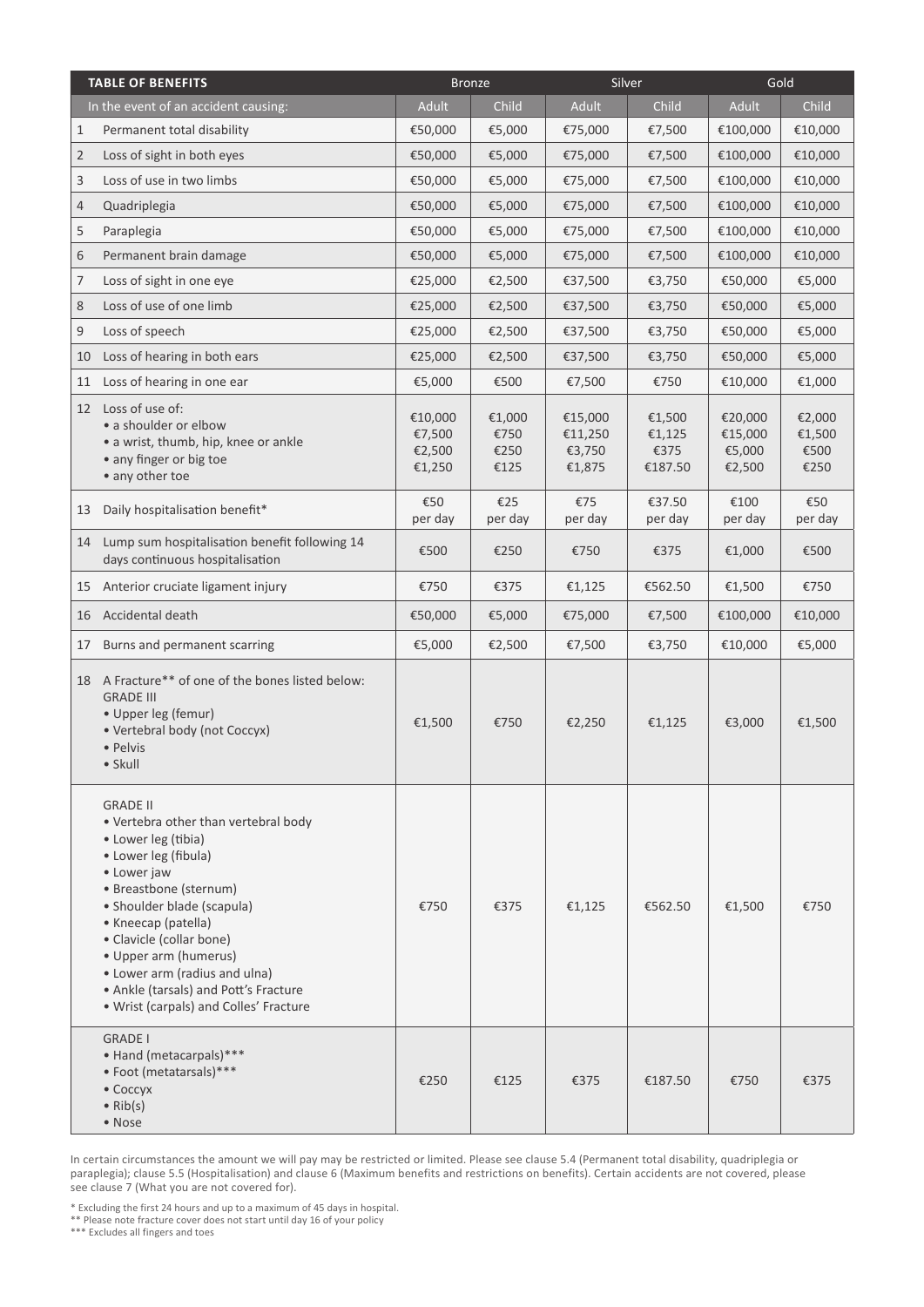the amount payable under Benefit 1-6 in respect of any subsequent **bodily injuries** will be reduced by the amount(s) already paid.

### **6.2 MAXIMUM BENEFITS FOR FRACTURES**

The maximum number of **fracture** claims **we** will pay for each person insured under this policy during any one year period is 4.

#### **6.3 FRACTURE COVER EXCLUSION PERIOD**

**Fracture** cover does not start until the 16th day after the **start date**.

### **6.4 WHERE THE EFFECTS OF THE ACCIDENT ARE MADE WORSE BY SICKNESS OR DISEASE**

If the effects of an **accident** are made worse because the person affected already had a sickness, disease, naturally occurring condition or injury then **we** will ask a **doctor** to assess the effects that the sickness, disease, naturally occurring condition or injury has on the **bodily injury** and **we** will reduce **your** benefit by a proportionate amount taking any such pre-existing sickness, disease, condition or injury into account.

### **6.5 MULTIPLE FRACTURES TO THE SAME JOINT OR BONE**

If **you** have any **accident** which results in more than one **fracture** to the same joint or bone **we** will only pay benefit for one of the **fractures**.

### **6.6 CAN I HAVE MORE THAN ONE PERSONAL ACCIDENT PLAN?**

**You** will only be eligible for insurance cover under one of **our** Personal Accident policies at any one time.

### **7 WHAT YOU ARE NOT COVERED FOR**

**We** will not pay benefit for any **accident** that is directly or indirectly caused by or whilst undertaking any of the following:

- › **War risks**
- › **Terrorism**
- › Being on naval, military or air force duty, service or operations
- › Riding on a motorcycle, moped or scooter as a driver or passenger
- › Rock climbing or mountaineering of any type
- › Competing in any race other than on foot or whilst swimming
- › Flying except as a **fare paying passenger**
- › The manufacture or use of explosives
- › Exposure to exceptional danger (except in an attempt to save human life)
- › The illegal acts of the person who has suffered the **accident**
- › Suicide or self-inflicted injury whether of a sound mind or not
- › Being under the influence of or being affected by alcohol or drugs unless under the advice of a **doctor** for a condition other than alcohol or drug addiction
- › Radiation or contamination or the effects of radiation
- › Any sickness, disease, or degenerative process (a condition which becomes progressively worse)
- › **We** will not pay any **accident** that is directly or indirectly caused by or whilst undertaking any of the following: travel to any territories whose Security Status, as advised by the Department of Foreign Affairs' (DFA) Travel Advice service, is 'Avoid Non-Essential Travel' or 'Do Not Travel', as shown in the DFA's web site, www.dfa.ie, on **your** date of departure from the Republic of Ireland

In addition, **we** will not pay benefit for:

- › an **accident** which occurs prior to the **start date** or after the cover ends
- **a** an **accident** which happens to an insured person who has been outside the Republic of Ireland for more than 12 weeks in the preceding 52 week period. This exclusion does not apply if **we** have agreed to provide this cover
- › any **accidental bodily injury** occurring 12 or more months after the **accident**.

### **8 WHEN YOUR PROTECTION ENDS**

This policy ends automatically as soon as one of the following happens:

- › **You** die (this will not prevent a claim for **accidental death** being made)
- › **You** reach 70 years of age
- › **Your** monthly premium is not paid by **you** or on **your** behalf when it is due
- › **You** cancel the policy
- › **We** cancel **your** policy as set out in clause 9
- › **You** cease to be a **resident of the Republic of Ireland**
- › The date on which **we** pay benefits which together with any previous benefits equal the maximum benefit payment in accordance with clause 6

If **you** have **partner cover** or **family cover**, **your partner** will cease to be covered as soon as one of the following happens:

- › **Your partner** reaches 70 years of age
- › He or she stops living permanently with **you** or ceases to be a **resident of the Republic of Ireland**
- › The date on which **we** pay benefits which together with any previous benefits equal the maximum benefit payment in accordance with clause 6

If **you** have **children cover** or **family cover**, **your child** will cease to be covered as soon as one of the following happens:

- › He or she reaches 18 years of age (or 23 years of age if in full time education)
- › He or she stops living permanently with **you** (other than to attend boarding school, college or university during term time) or ceases to be a **resident of the Republic of Ireland**
- › The date on which **we** pay benefits which together with any previous benefits equal the maximum benefit payment in accordance with clause 6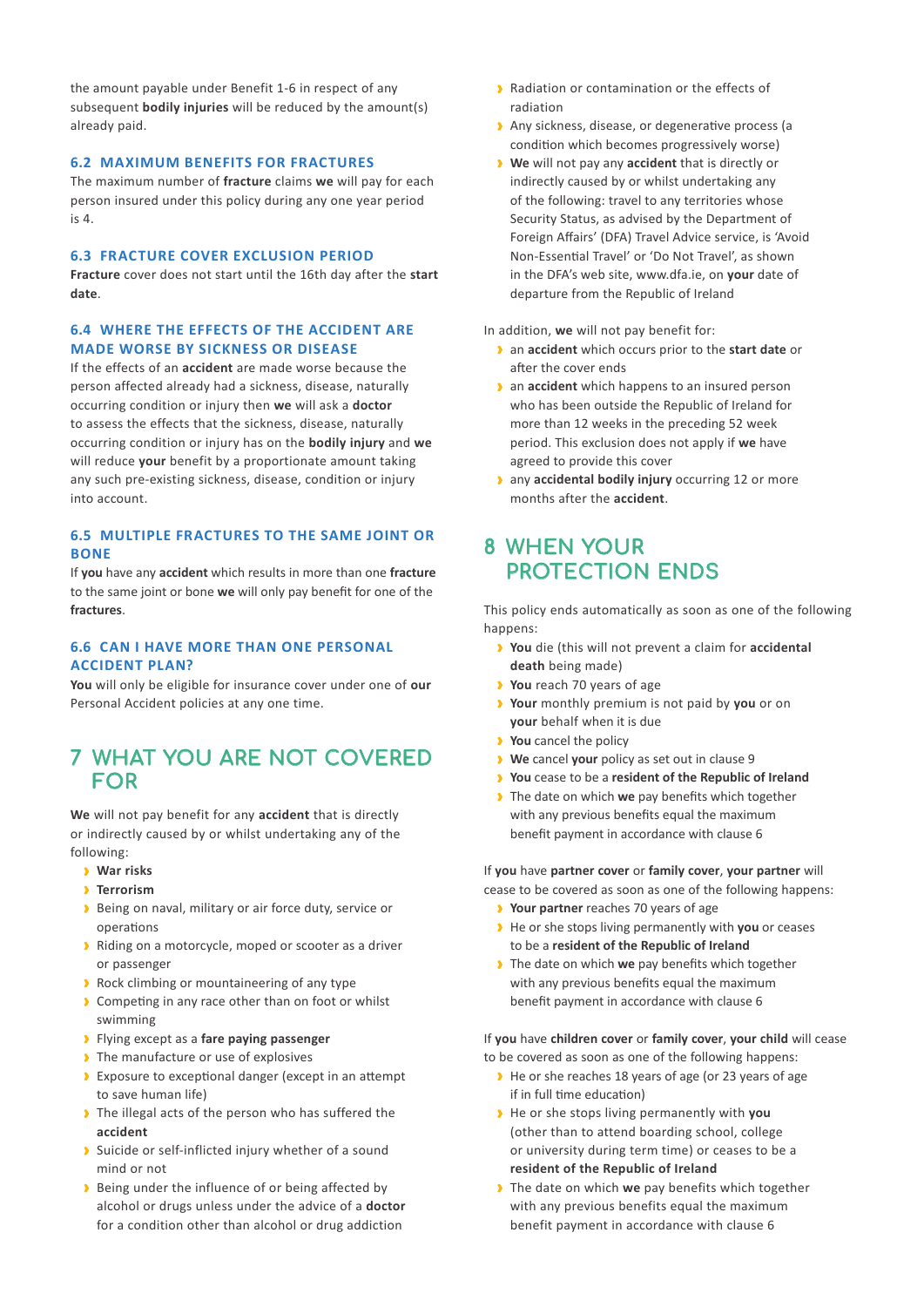### **9 CAN MAIDEN LIFE CANCEL OR CHANGE THE TERMS OF MY POLICY?**

**We** may cancel **your** policy, where there is a valid reason for doing so, by giving **you** not less than 30 days written notice in advance to the latest address **we** have for **you** in order to give **you** the time or opportunity to arrange replacement cover should **you** so wish. If **we** give **you** such notice **we** will explain the reason for **our** cancellation in **our** letter. Valid reasons may include but are not limited to:

- › where **you** are required in accordance with the terms of this policy to co-operate with **us**, or send **us** information or documentation and **you** fail to do so in a way that affects our ability to process a claim, or **our** ability to defend **our** interests, **we** may issue a cancellation letter and **we** may cancel **your** policy if **you** fail to cooperate with **us** or provide the required information or documentation by the end of the cancellation notice period; or
- › where **we** reasonably suspect fraud.

**We** may change the terms and conditions of **your** policy, including the amount of **your** premium, by giving **you** not less than 30 days written notice in advance to **your** last known address. If **we** give **you** such notice **we** will explain the reason; for example:

- **I** to respond to changes in the law or decisions of the Financial Services and Pensions Ombudsman
- **I** to meet regulatory requirements
- **I** to reflect new industry guidance and codes of practice that raise levels of consumer protection
- › to respond to changes in interest rates, market rates or tax rates
- › to reflect other legitimate cost increases or reductions associated with continuing to provide **you** with the services and benefits under **your** policy.

### **10 CHANGES IN CIRCUMSTANCE**

If **your** circumstances change, for example **you** move house, would like to amend who is covered under the policy, or advise **us** that any person covered under **your** policy no longer resides with **you** please contact Hive Insurance Services on 074 9161868\* or email enquiries@hiveinsure.ie and **we** will amend **your** policy.

### **11 WHAT HAPPENS IF ANY PERSON (INCLUDING YOU) COVERED UNDER THIS POLICY LEAVES THE REPUBLIC OF IRELAND?**

Benefit will not be paid for an **accident** which happens to a person (including **you**) covered under this policy if at the date of the **accident** that person has been outside the Republic of Ireland for more than 12 weeks in total in the preceding 52 week period. Cover in respect of that person will cease on the last day of the twelfth week.

### **12 LEGAL**

#### **TRANSFER**

**You** cannot transfer or sell the rights or benefits under this policy.

### **FALSE AND MISLEADING INFORMATION**

If **you** give false or inaccurate information and **we** suspect fraud, **we** will record this and the information will be available to other organisations that have access to the database(s). **We** can supply details of the databases **we** access or contribute to, on request.

Any fraudulent, false or misleading statements made by **you** either when applying for **your** policy or in relation to any other matter affecting **your** policy or when **you** are making a claim may result in **your** policy becoming invalid and **you** losing all **your** entitlement to benefits under this policy.

#### **GOVERNING LAW**

Both **you** and **we** are free to choose the law applicable to this policy. Unless specifically agreed to the contrary prior to the policy commencement date, this policy shall be subject to Irish Law. The EEA State for the purposes of the policy is the Republic of Ireland.

#### **INSURANCE COMPENSATION FUND**

Maiden Life Försäkrings AB contributes to the Insurance Compensation Fund. **You** may be entitled to compensation from the Fund if Maiden Life is unable to meet its obligations to **you** under this contract. Further information can be obtained from the Central Bank of Ireland.

#### **ACCESSIBILITY**

In order to make **our** documentation accessible to all, **we** are able to provide upon request audiotapes, large print documentation and Braille documentation. Please advise **us** if **you** require any of these services to be provided so that **we** can communicate in an appropriate manner.

### **13 MAKING A CLAIM**

Any person covered under this policy who has an **accident**, and wishes to make a claim must be put under the care of a **doctor** as soon as possible.

If **your accident** occurs whilst **you** are outside of the Republic of Ireland and **you** are seen by a medical professional who is not registered with the Irish Medical Organisation, then **you** must within 30 days of returning to the Republic of Ireland seek confirmation of **your** eligibility to claim from a **doctor** who meets the definition in section 3. **You** must submit evidence in English from this **doctor** confirming the assessment made by the medical professional(s) who **you** saw while **you** were abroad.

**You** or **your** representative should contact Davies Ireland:

- **>** by email to maidenlife@davies-group.com
- by telephone to 01 623 8471
- by post to Block 10B, Beckett Way, Park West Business Park, Nangor Road, Dublin 12, Ireland.

The claim form must be filled in and sent to **our Claim Handler** at the above address. All claims must be submitted within three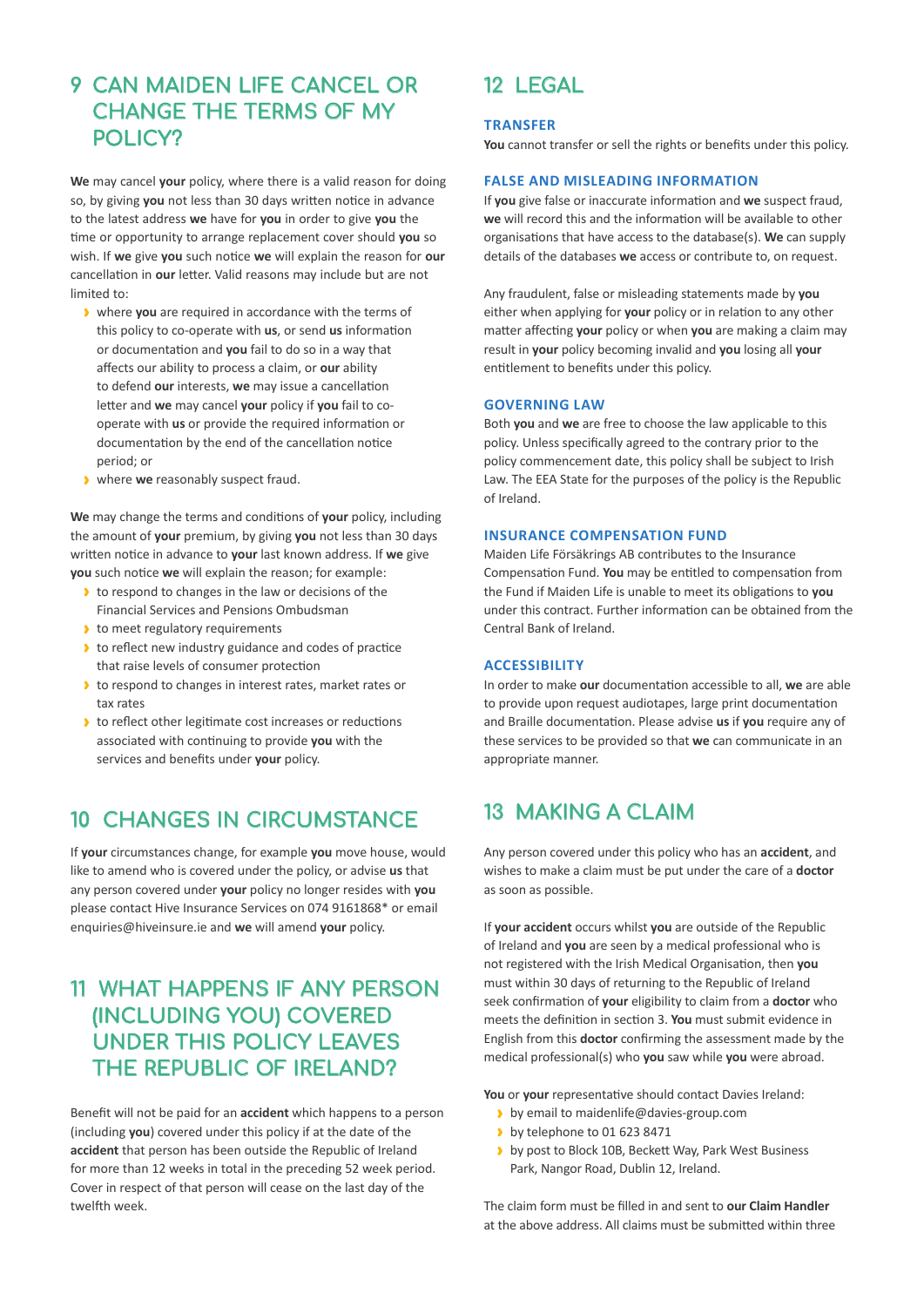calendar months from the date of the **accident** or as soon as reasonably possible after the **accident**. All information and evidence required by **us** to prove a claim must be on a claim form provided by **us**.

All certificates that **we** require must be provided at **your** expense. As often as **we** reasonably require, the person making the claim must agree to medical examination at **our** expense in connection with any claim.

### **14 MAKING A COMPLAINT**

### **14.1 POLICY SALE OR ADMINISTRATION**

If **you** have a complaint about the sale or administration of **your** policy, please contact Hive Insurance Services, Suite 211, 3013 Lake Drive, Citywest Business Campus, Dublin 24 and **you** will be provided with details of their complaints procedure. Hive Insurance Services is authorised and regulated by the Central Bank of Ireland, Reference Number C29542.

#### **14.2 TERMS OF THE POLICY**

If **you** have a complaint about the terms of the policy or about claims handling, then please write to: Maiden Life Försäkrings AB, c/o Maiden Global Holdings Ltd, Albion House, The Valley Centre, Gordon Road, High Wycombe, Buckinghamshire, HP13 6EQ, telephone +44 1494 687599, or email customer.relations@ maideniis.com.

#### **14.3 CLAIMS HANDLING**

If **you** have a complaint about the handling of **your** claim, then please write to the Compliance Officer c/o Davies Ireland, Block 10B, Beckett Way, Park West Business Park, Nangor Road, Dublin 12, Ireland, telephone 01 623 8444, or email complaints.ireland@ davies-group.com.

### **14.4 FINANCIAL SERVICES AND PENSION OMBUDSMAN**

If **your** complaint addressed to any of the above parties is not resolved to **your** satisfaction, **you** may contact the Financial Services and Pensions Ombudsman, 3rd Floor, Lincoln House, Lincoln Place, Dublin 2, D02 VH29. Tel: (01) 567 7000 Email: info@fspo.ie Website: www.fspo.ie

The Financial Services and Pensions Ombudsman has been set up by law to help settle individual disputes between consumers and financial firms. They can decide if **we** have acted wrongly and if **you** have lost out as a result. If this is the case they will tell **us** how to put things right and whether this involves compensation. Their service is independent and free of charge. The decision of the Financial Services and Pensions Ombudsman is binding on both parties. The decision may be appealed to the High Court by either party.

### **15 DATA PRIVACY**

Please visit www.maidenlg.com/privacy\_notice for further information about how and when **we** process **your** personal information under **our** full Privacy Notice. **You** can also request a hard copy of **our** privacy notice by contacting **our** Data Protection Officer at dataprotection@maideniis.com.

#### **HOW WE USE YOUR INFORMATION**

The personal information, provided by **you** (or anyone acting on **your** behalf), is collected by or on **our** behalf and may be used by **us**, **our** employees, agents and service providers acting under **our** instruction for the purposes of insurance administration, underwriting, claims handling, research or for statistical purposes.

**We** may process **your** information for a number of different purposes. For each purpose **we** must have a legal ground for such processing. When the information that **we** process is classed as 'special category data', **we** must have a specific additional legal ground for such processing.

Generally, **we** will rely on the following legal grounds:

- › It is necessary for **us** to process **your** personal information to provide this policy and services related to it. **We** will rely on this for activities such as assessing **your** application, managing **your** policy, handling claims and providing other services to **you**
- › **We** have an appropriate business need to process **your** personal information and such business need does not cause harm to **you**. **We** will rely on this for activities such as maintaining **our** business records and developing, improving **our** products and services, and providing information about **our** products and services to **you**
- › **We** have a legal or regulatory obligation to use such personal information
- › **We** need to use such personal information to establish, exercise or defend **our** legal rights

#### **HOW WE SHARE YOUR INFORMATION**

In order to sell, manage and provide **our** products and services, prevent fraud and comply with legal and regulatory requirements, **we** may need to share **your** information with the following types of third parties:

- › Reinsurers, Regulators and Authorised/Statutory Bodies including but not limited to the Irish Revenue Commissioner
- › Credit reference agencies
- **>** Fraud prevention agencies
- **I** Crime prevention agencies, including the police
- › Hive Insurance Services
- › Suppliers carrying out a service on **our** behalf
- › Other insurers, business partners and agents
- › Other companies within the Maiden Insurance Group

#### **MARKETING**

**We** will not use **your** information or pass it on to any other person for the purposes of marketing further products or services to **you** unless **you** have consented to this.

### **FRAUD PREVENTION AND DETECTION**

In order to prevent or detect fraud and money laundering **we** may check **your** details with various fraud prevention agencies, who may record a search. Searches may also be made against other insurers' databases. If fraud is suspected, information will be shared with those insurers. Other users of the fraud prevention agencies may use this information in their own decision making processes.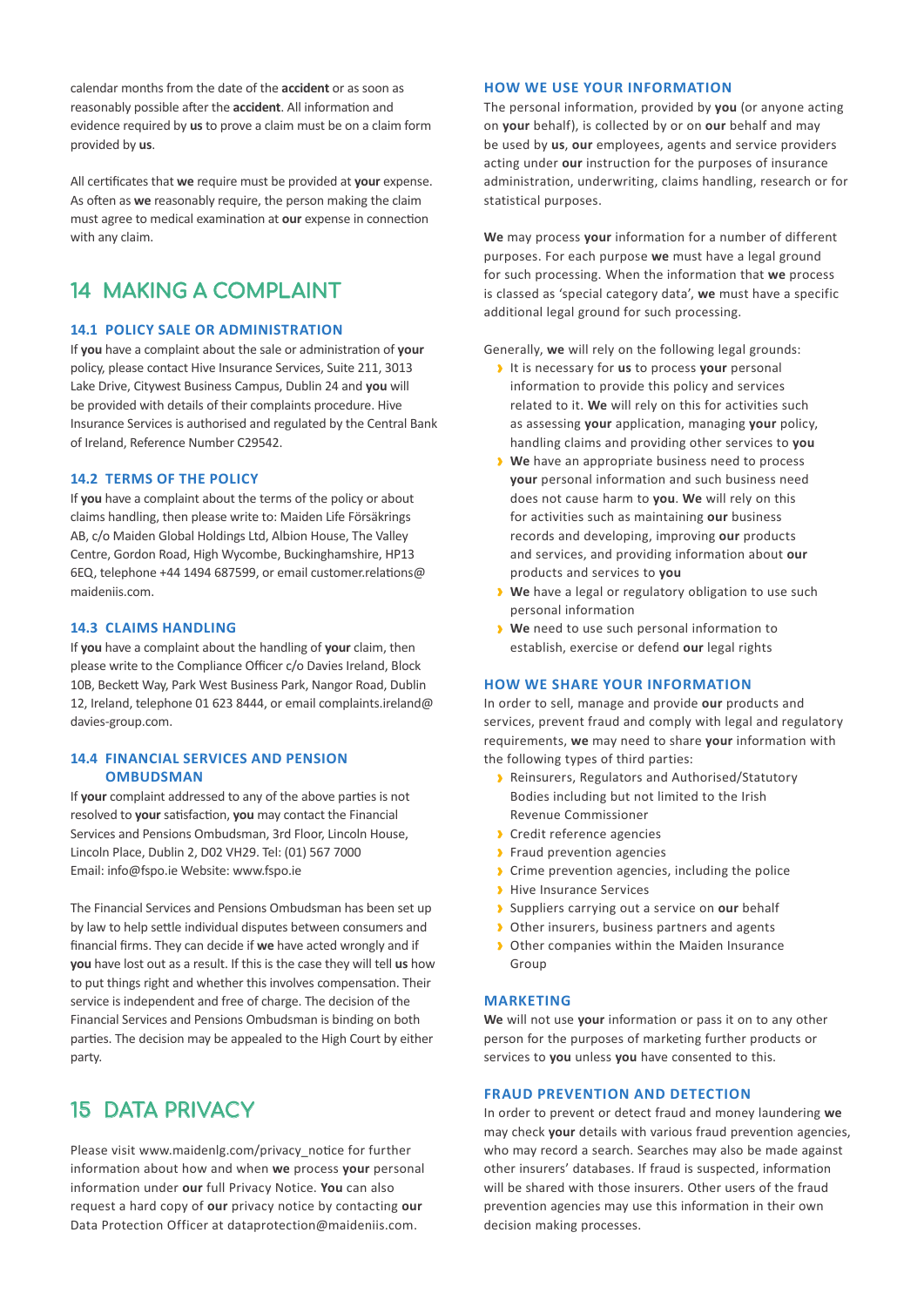### **AUTOMATED DECISIONS**

**We** may use automated tools with decision making to assess **your** application for insurance and for claims handling processes. If **you** object to an automated decision, **we** may not be able to offer **you** an insurance quotation.

### **HOW TO CONTACT US**

**You** can ask for more information about **our** use of **your** personal information or complain about its use, by contacting **our** Data Protection Officer at dataprotection@maideniis. com, or by writing to **us** at the following address: The Data Protection Officer, Maiden Life Försäkrings AB, c/o Maiden Global Holdings Ltd. Albion House, The Valley Centre, Gordon Road, High Wycombe, Bucks, HP13 6EQ.

For more information on the General Data Protection Regulation **you** may also write to The Data Protection Commission at Data Protection Commission, 21 Fitzwilliam Square South, Dublin 2, D02 RD28, Ireland. Tel 0761 104 800.